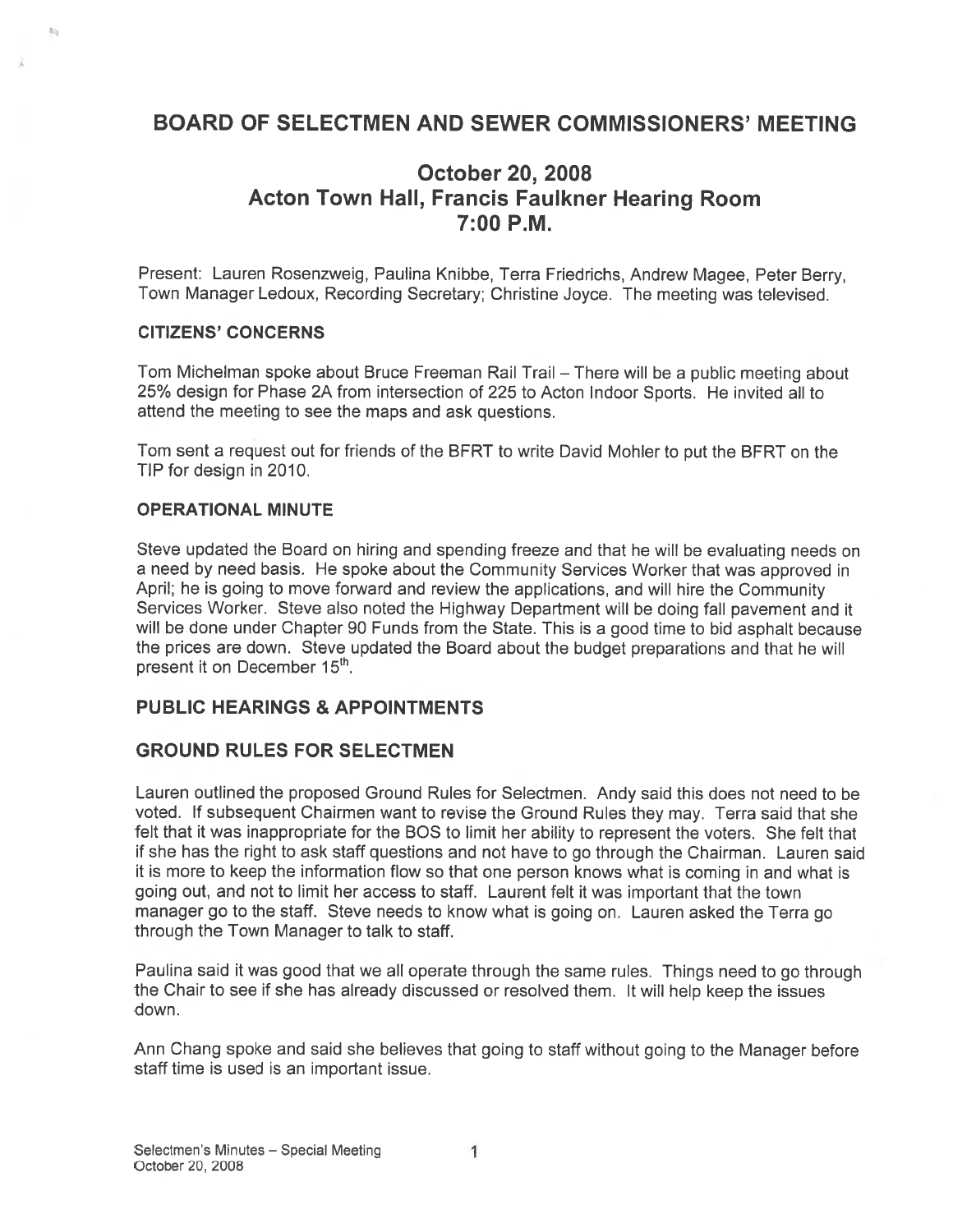Dote' Hunter said that it was always his policy to go through the Manager when he was on the Board.

Terra asked for clarification about the use of the 20 minutes, because she didn't understand how she cold limit how much time Lauren spends reading/answering her e-mails. Lauren she could have <sup>a</sup> meeting face to face. They will try this for the next few months to see how it works. Terra did not understand the 20 minute per week issue, in that she didn't understand how, of Lauren takes <sup>a</sup> long time to answer one e-mail, why that would then limit Terra from being able to do the job that Terra was elected to do.

Lauren explained that she cannot spend more than 20 minutes per week answering Selectmen's e-mails and phone calls, and this Ground Rule warns her fellow selectmen that after 20 minutes in <sup>a</sup> given week, Lauren will not be answering those e-mails or phone calls. She is setting <sup>a</sup> limit.

#### NATIONAL GRID GAS MAIN, 4 HIGH STREET, FAULKNER MILL REALTY

Pat Lock represented the National Grid Gas Main. He will be the contractor on site in charge of the project.

ANDREW MAGEE — Moved with conditions outlined by the Engineering Department — PAULINA KNIBBE — second. UNANIMOUS VOTE.

### RECREATION ANNUAL OVERSIGHT MEETING

Andy as the committee liaison spoke about the projects that they have been working on and asked Ron Schagle to report. They have completed the Elm Street Field Project. They have received approval for <sup>a</sup> playground at Elm Street and the Pavilion at NARA all with CPC funds. Program-wise they have <sup>a</sup> new teen theater group and they are very active, The town events have been great: the Friday movie nights, July  $4<sup>th</sup>$  and so on. He thanked those who contribute to these events which allow us to enjoy these at no cost to the Town.

The Dog Leash law has worked out well. They have been asked to look at fees and have raised the athletic group fees.

Ron thanked the Youth League's for field development and spoke about field fee increases. They want to obtain control over the fields and have more green control of the fields by controlling the chemicals on them.

Andy spoke about the number of projects they participate in. Andy asked about Committee needs. They need to have replacements. Andy asked about Brendon Cotter as <sup>a</sup> full member. Peter asked about any upcoming projects for CPA funding.

Paulina thanked them for their work. Paulina asked the Recreation Commission if they have made any progress on <sup>a</sup> survey of playgrounds in town to determine which areas are most in need of work. Such <sup>a</sup> list would be very helpful when deciding the order in which projects should be evaluated for possible CPC funding, among other things. Ron said they are currently doing that review and will be ranking playgrounds by need.

Terra asked for <sup>a</sup> plan for NARA park. She noted that she's asked for this before. Lauren thanked them for their work and applauded the Commission for keeping it going.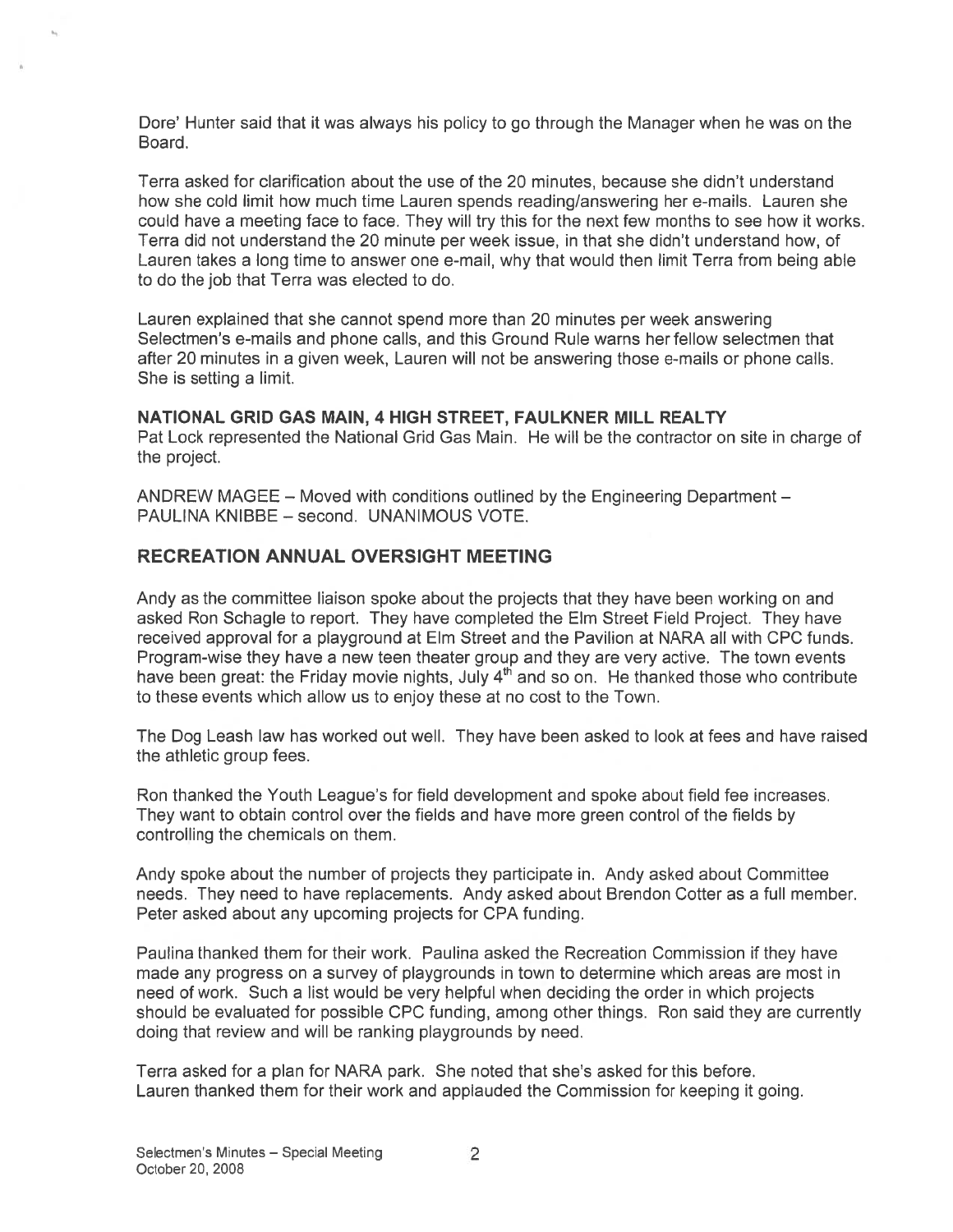### ALEXAN 40B CONCORD - REQUEST TO PLACE SIGN IN THE PUBLIC WAY, SUDBURY ROAD

Rob Hewitt spoke about their reques<sup>t</sup> to place the sign in the public way and waivers to install the two signs, provided that the signs can't be located on private property. The ZBA is not happy with issuing signs in the public way. They are proposing two signs: one at 62 and Sudbury Road. Each is <sup>a</sup> wooded sign between granite pillars and has information about rentals on it. They have been working with other property owners and they have been very reasonable. He wanted to have the town approve the signs in the Public Way if they could not negotiate the deal with the property owners. They are also asking for another sign to direct people into the property.

Peter was concerned that we have never approved a sign in the right of way and is concerned about signs in the Public Way. Peter asked if he could wait to see if the negotiations with the private properties were successful. Peter asked if the sign is going to stay there permanently. Rob said yes.

Paulina urged them to ge<sup>t</sup> private access to place the signs. We have never allowed signs in the pubic way and would be very hesitant about granting this and opening <sup>a</sup> can of worms.

Andy said that this is two signs and the reading of the Sign Bylaw is larger than an approved multi-dwelling and have three times the size allowed.

Dore' Hunter urged them not to approve it. Lauren urged them to put every effort into those negotiations and come back to the Board.

### CONSERVATION COMMISSION ANNUAL OVERSIGHT MEETING

Andy introduced Terry Maitland and Jim Synder-Grant of the Land Steward Committee.

Terry Maitland was glad to say they are at full committee status. He complimented Tom Tidman and Steve Ledoux.

They administer the local Wetlands Bylaw and Massachusetts Wetlands Protection Act. Most frequent requests for relief are for septic replacements and additions to houses. They have not had any very contentious hearings to date. They are seeing that there are more tear-downs happening in Town. Also, the increase in Set Backs that were enacted have <sup>a</sup> 50 foot no disturb area, and this is working out well.

Jim Snyder-Grant of the Land Stewardship Committee asked what the Board might be interested in speaking about.

Jim spoke about the Land Stewardship Committee and how it was formed in 1996. They had <sup>a</sup> change six years ago; the Board of Selectmen working with town staff and gave them 14 appointed members and terms of service.

They meet once per month and spend <sup>a</sup> lot of time in the woods. They maintain the trails and have <sup>a</sup> steward on each parcel. They work with Tom Tidman and he helps them find town resources to ge<sup>t</sup> things done. They have <sup>a</sup> \$2,000 budget and Tom provides town staff and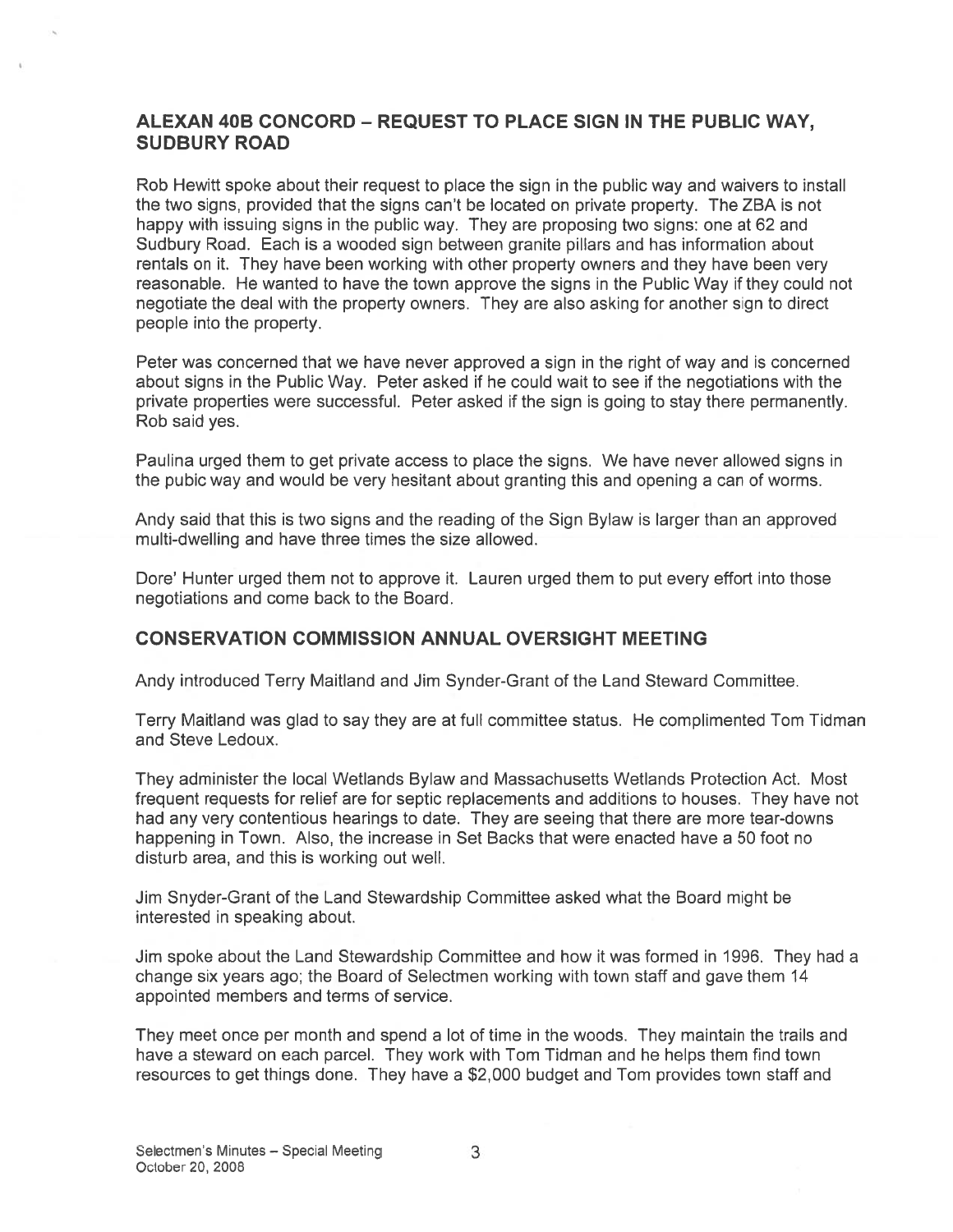equipment. Jim spoke about the Comprehensive Plan and their goals and why we have conservation lands and what helps us understand what we do there.

First they suppor<sup>t</sup> the creation of large trees. They are protecting bio-diversity. Acton has grass lands and meadows and they require the help once per year with the brush hog. The third goal is to provide things that help people enjoy the land.

Pauline thanked them for their work and recommended that they formalize their organizations structure. This helps to avoid problems later. They need to have <sup>a</sup> Charter, terms with expirations and <sup>a</sup> defined leadership structure. They should bring this to the Board of Selectmen for approval at a subsequent meeting.

Peter spoke about <sup>a</sup> growing green initiative, and thanked Terry for his work. Terry noted that Tom Tidman is <sup>a</sup> huge asset to the Town.

Terra spoke about the Conservation Commission and if they are going into expanding the charter to speak about ConCom, and can they have more authority in <sup>a</sup> proactive sense. Terry replied they do discuss this at their meetings and they have <sup>a</sup> set of duties and then they volunteer for the test. They have good committee members and people ready to serve.

#### ACTON MEMORIAL LIBRARY TRUSTEES

Paulina introduced Mr. Surdell, the chair of the Acton Memorial Library Trustees. Mr. Surdell described some of the special services that are currently provided by the library, including the new civil war exhibit, an annual award to <sup>a</sup> national poet, tours for seniors, reading programs for children, etc. The Trustees have completed <sup>a</sup> Long Range Plan and are beginning to implement those recommendations.

The Library has an urgen<sup>t</sup> need for more staff. The circulation of the library has risen dramatically during the last four years but the staff has not grown. The library already uses senior tax relief workers and many volunteers but urgently needs more staff. This is <sup>a</sup> growing problem. Mr. Surdell invited the Selectmen to serve as <sup>a</sup> library assistant for <sup>a</sup> day to see first hand the work that occurs at the library.

Mr. Surdell described the success of the civil war exhibit  $-$  a CPC funded project  $-$  and offered to give the Selectmen <sup>a</sup> group tour of the exhibit. The exhibit has been very well received. The Library Trustees would like to apply for <sup>a</sup> further CPC gran<sup>t</sup> to enhance the exhibit. They would like to reques<sup>t</sup> \$14,000 to enhance the lighting and add an audio component.

Paulina thanked them for coming in. She will take up the offer to be an assistant. Andy agreed with Pauline's comments, and looks forward to seeing their CPC proposal for this year.

Terra asked about the percentage of Acton users. Marcia Rich said around 80 Percent. Marcia noted that they do receive <sup>a</sup> small amount of revenue.

Terra asked about payments on line. Marcia said that the fines have gone down due to the reminder notice, and ability to pay on line.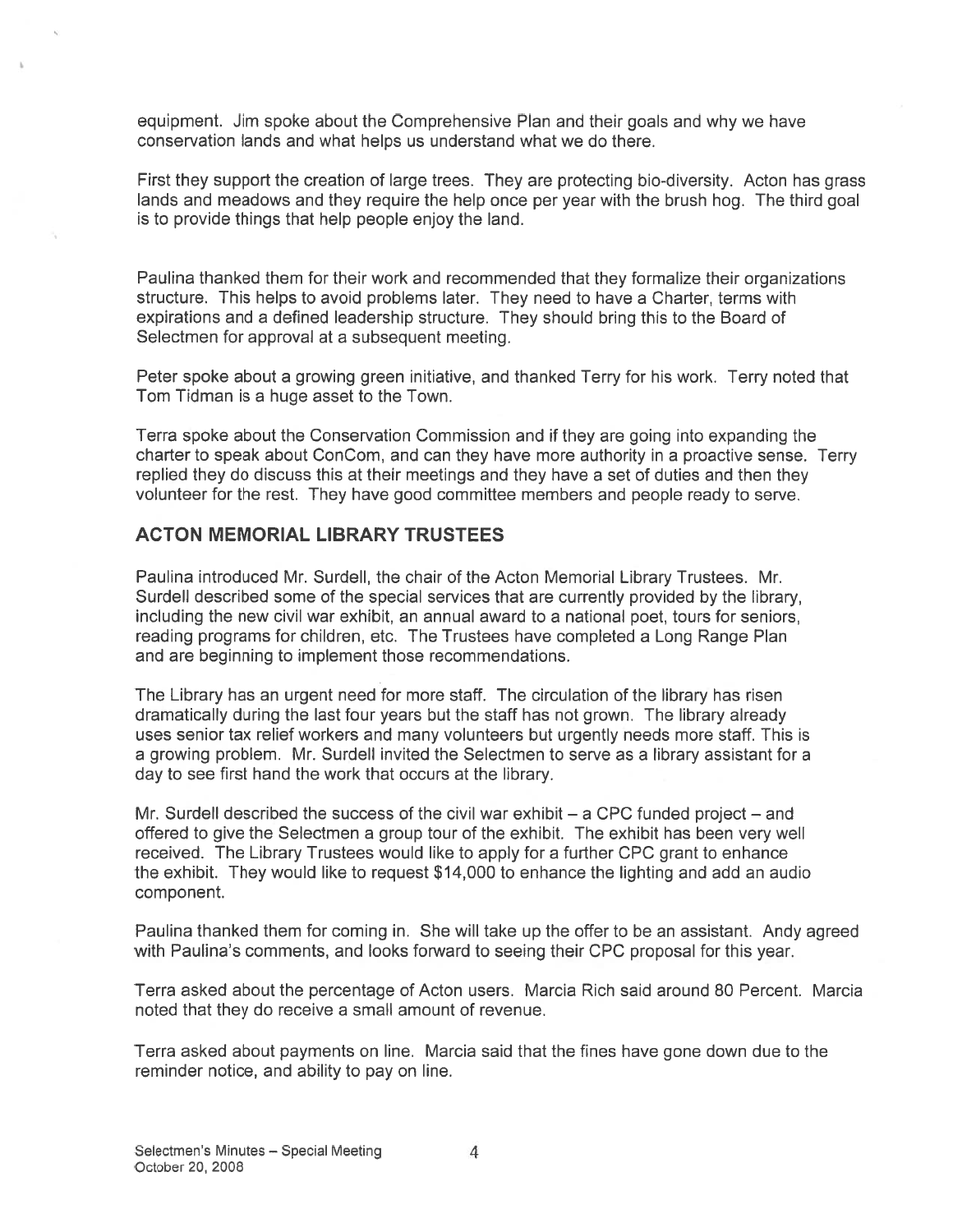Peter asked about the community demographics and asked if they had been successful getting foreign language speaking staff on Board. Marcia said that they currently have on staff an Indian and <sup>a</sup> Chinese employee. Peter said that the Board appreciates the efforts of Library but felt that this year they will be looking at cuts in all town services and wanted to make the comment that we will be looking at down sizing.

Lauren noted the responsive to the needs of all ages in the community.

Paulina asked about the process for CPC Requests. The trustees were asked to come back on November 3<sup>rd</sup> where the Board of Selectmen will consider all town-sponsored CPC requests

## PROGRESS UPDATE ON STUDY OF MUNICIPALISCHOOL REVENUE SPLIT (PETER ASHTON)

Peter noted what he would be presenting. The ALG had asked him to review towns like Acton and how they share the revenues. He was also tasked to examine the approaches taken by other comparable towns. They agreed on 12 comparable towns at the end of July. He noted data collection and talking with some of the town officials about how they handle revenue sharing. He will be following up on this in the near future. Peter outlined the Data issues on an ALG basis. Concord and Sudbury have regional school districts. The DOR data had to treat the Schedule A expenses. There is <sup>a</sup> focus on general fund budgets and that is <sup>a</sup> focus of the ALG Model. He also noted that several towns presen<sup>t</sup> <sup>a</sup> Comprehensive Annual Financial Report. Of the communities that did not have information on line he had to use DOR and DOE data as <sup>a</sup> back up and corroboration. Peter spoke about Town School Splits with other communities on how they do it.

Peter further spoke about the Education Split as we ranked on the chart. Acton is on the low end around 31 percen<sup>t</sup> and 37% is the average town share across the board. He wanted to find out why some splits were higher. Peter then discussed Enrollment per Capita basis of enrollment. Peter then explained the Chart of Enrollment per Capita vs. Education Split or spending. Acton is slightly above the trend line. The next thing he looked at was school spending per pupil basis. The Data from DOE is <sup>a</sup> little different, which excludes debt. Acton is very efficient on our per pupil costs at \$10,000, 21 ¾ less than comparable towns. Bedford spends higher than average.

Under Town spending per Capita, we are under 21% less expensive.

Possible approaches to Revenue Split chart was explained by Peter: items 1-7 beginning with the Revenue sharing Model, Budget Needs based on approach, Formula based-approach, Town Manager as arbiter, Fin Com as arbiter, Town Meeting as arbiter, and finally Others.

Possible approaches to Revenue Split could be <sup>a</sup> moot issue. He feels that the town should receive 37%. Peter said he will be following up with discussions with officials from other Towns. He feels they take <sup>a</sup> much different approach.

Terra asked several questions about comparable communities and test scores and how they relate to taxes. Terra commented on new units per year and per capita spending on children and test scores of those communities. Peter said home values have come up quite <sup>a</sup> bit and you could not say we have <sup>a</sup> lot of housing stock.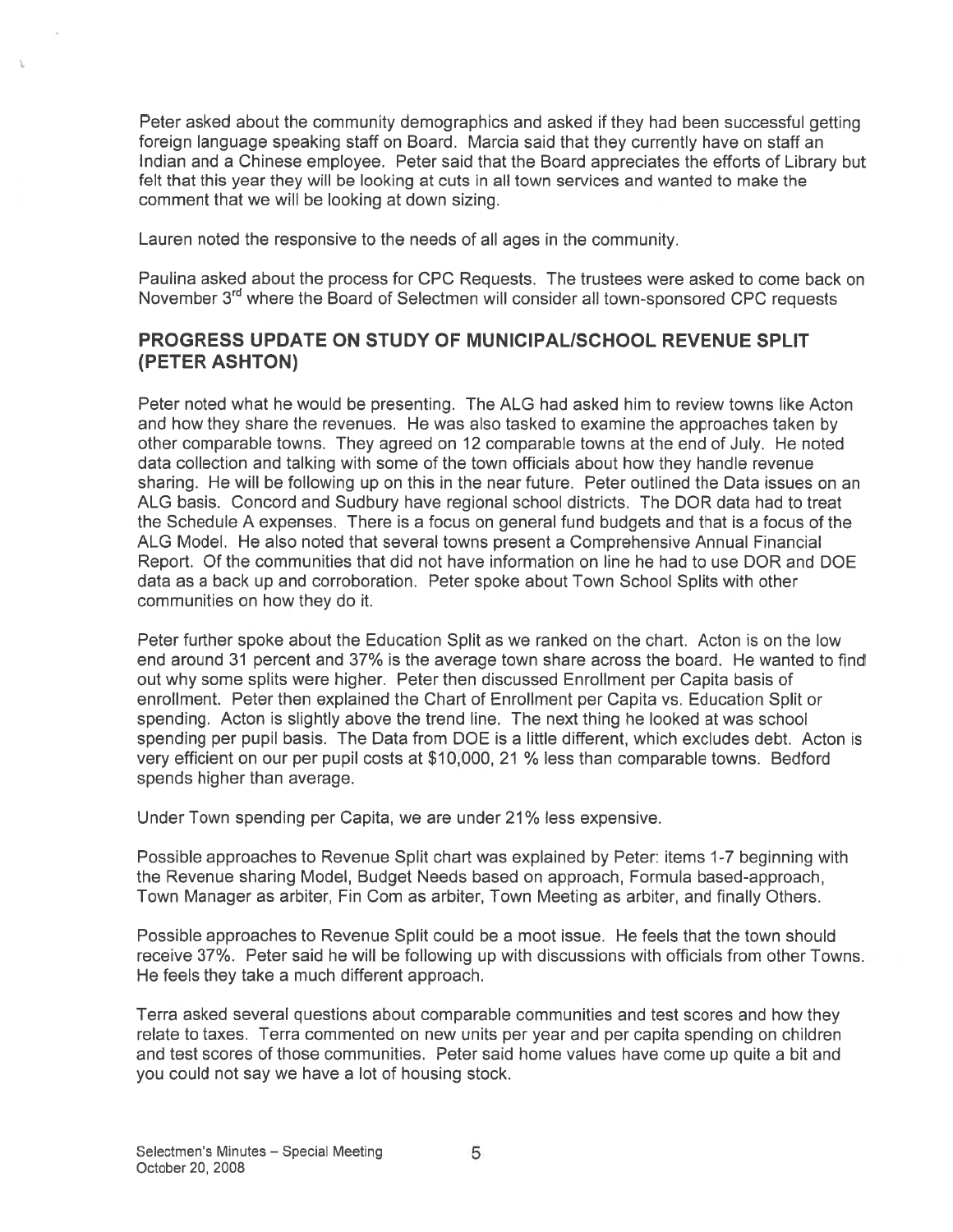Peter Berry had no questions.

Andy spoke about the interesting presentation. He noted the real question was the Split on Slide #21 he sees an on-going annual battle unless <sup>a</sup> formula can be established.

Peter noted that incremental increase was between the 33% and 37% split was \$100,000.

Paulina noted the budget process and we have more pupils per head and that is <sup>a</sup> significant impact. She feels we need to move in that direction.

Dore' Hunter thanked Peter for his presentation and it was exactly what happened. He said it has been hard to ge<sup>t</sup> this slide back once we allowed it to help the schools. He noted the per capita study for town services that was done several years ago. He felt it would be very helpful to have the Town Manager do the per capita for Town Services. He urge<sup>d</sup> some movement back to the former split.

### SELECTMEN'S BUSINESS

#### ALG UPDATE

Lauren spoke about the latest version of the spread sheet. Paulina spoke about the input about the moving of the split issue and we try to move it further forward and asked <sup>a</sup> range 33%- other than the 31 percent.

Peter is in favor of increasing the towns share. Terra said she appreciates the wonderful work that Peter has done regarding the split and about what comparable towns are doing, but she said she does not care about small increments in the split percentage, because the difference is relatively minor compared to the difference in the costs of other policies. She thinks that we end up spending <sup>a</sup> lot of time talking about <sup>a</sup> hundred grand here or there, and no time talking about policies that cost us millions, like housing.

#### SUBURBAN COALITION MEMBERSHIP DUES

The membership dues are \$250.00 per year. This Coalition advocates for the suburban communities.

Dore' Hunter noted it was <sup>a</sup> low fee and we assumed that as status quo and we might give them <sup>a</sup> chance and evaluate at the end of the year.

#### OPEN MEETING POLICY WITH REGARD TO BOARD MEMBERS ATTENDING OTHER **MEETINGS**

The Board reviewed Town Counsel's comments. Terra suggested <sup>a</sup> default to informational meeting being posted. Andy agreed with the default posting that Terra suggested for the ALG meetings. Andy further said it looks like the only committee affected is ALG and that we can have more than one Selectmen presen<sup>t</sup> and they could work who is going to stay in <sup>a</sup> negotiated order.

PAULINA KNIBBE — Moved to approve the policy as revised by Counsel and Peter Berry. TERRA FRIEDRICHS — second. UNANIMOUS VOTE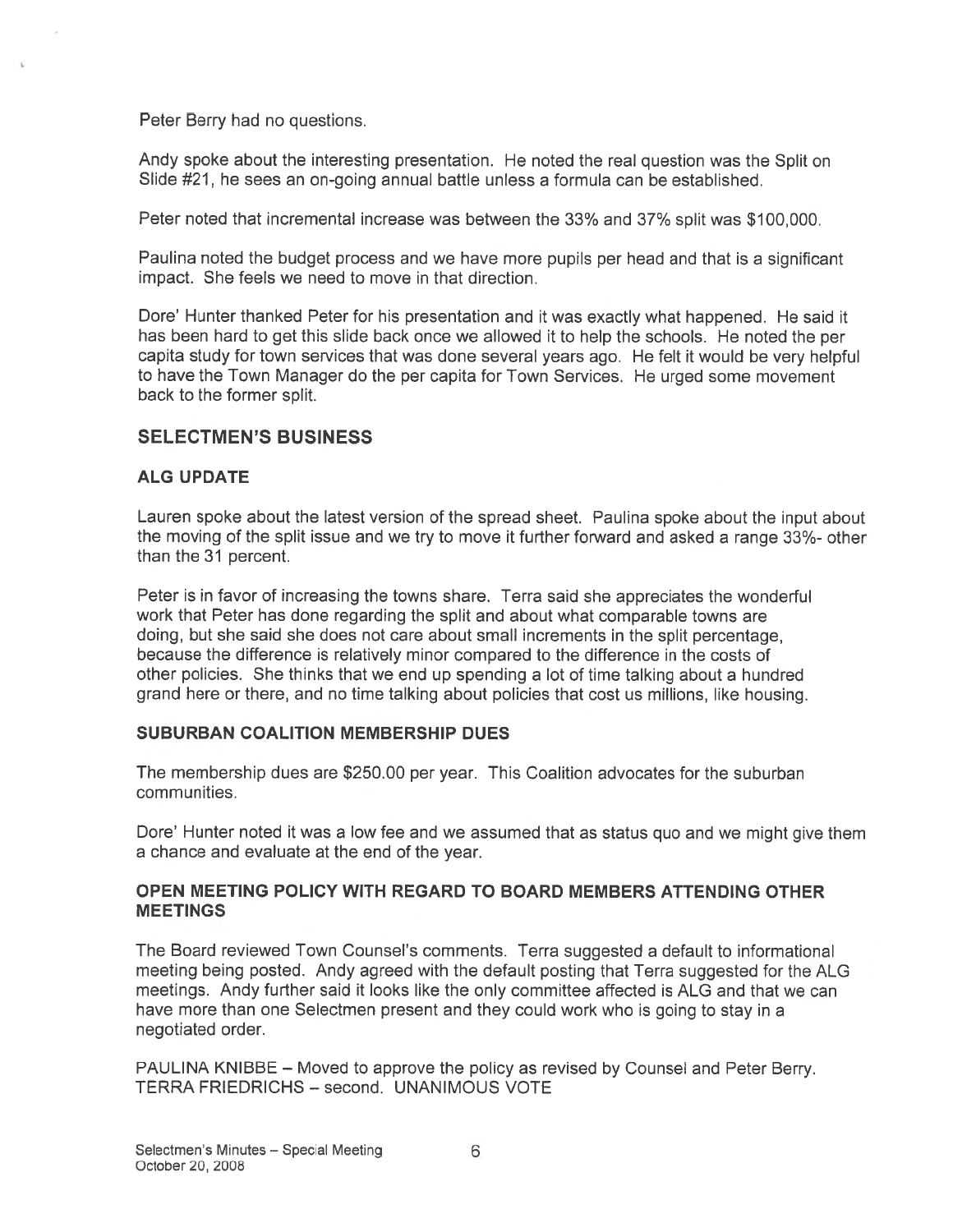#### LEASE AMENDMENT, TOWNE SCHOOL

LAUREN ROSENZWEIG - Move to sign the lease agreement. ANDREW MAGEE - Second. UNANIMOUS VOTE

#### DRAFT LETTER OF INTEREST TO EXECUTIVE OFFICE OF TRANSPORATION, "SIP" PROGRAM/CLEAN AIR ACT

Lauren spoke about the draft letter she prepared. Andy said there were concerns about whether or not we have made and decision to move forward. Paulina is comfortable with the letter as written. Paulina did not agree with the letter written by Terra and felt that Lauren's should be voted. Peter is ok with what Lauren wrote. Peter said sending this letter is not committing him to anything before we have resident meetings.

Lauren will revise the letter if the Board wants. Andy agreed with Peter Berry's opinion'

Terra feels that it's misleading to say that the "town is interested" in <sup>a</sup> parking garage when it seems that it's <sup>a</sup> small number of people. She felt that the letter should indicate only that we are interested in having questions answered, not that we are interested in <sup>a</sup> garage.

ANDREW MAGEE — Moved to send the letter as drafted by the Chair — 4-1. Terra NO. Motion passes.

#### UPDATE ON ACORN PARK I QUAIL RIDGE LAW SUIT

Several residents of Acorn Park have contacted the Board of Selectmen with concerns about the Planning Board decision regarding access to the Quail Ridge housing complex through Acorn Park. Paulina met with the Acorn Park residents and discussed the situation with several members of the Planning Board. This situation was resolved to the satisfaction of all parties at the Oct 14<sup>th</sup> Planning Board Meeting. The Acorn Park Condo Association has agreed to withdraw its lawsuit.

Terra wants to talk about the costs of accepting streets and whether we want to keep accepting streets. This will be on <sup>a</sup> future agenda.

#### BOY SCOUT OF HONOR, RYAN CRUMLISH AND MATTHEW ECKLER

Paulina will represen<sup>t</sup> the Board.

#### SITE PLAN #7/3/08-415, 133 GREAT ROAD, MINI-WAREHOUSE REALTY, LLC

The Board discussed the draft decision in the packet. The applicant met again with DRB. DRB wanted <sup>a</sup> more modern design that is more fitting with the existing location. It was noted that the Board of Selectmen have the final vote to approve or disapprove the final document. PAULINA KNIBBE Moved to approve the decision as drafted. ANDREW MAGEE — second. 4 in favor, one abstaining (Terra), as she was not at the initial hearing. Motion passes.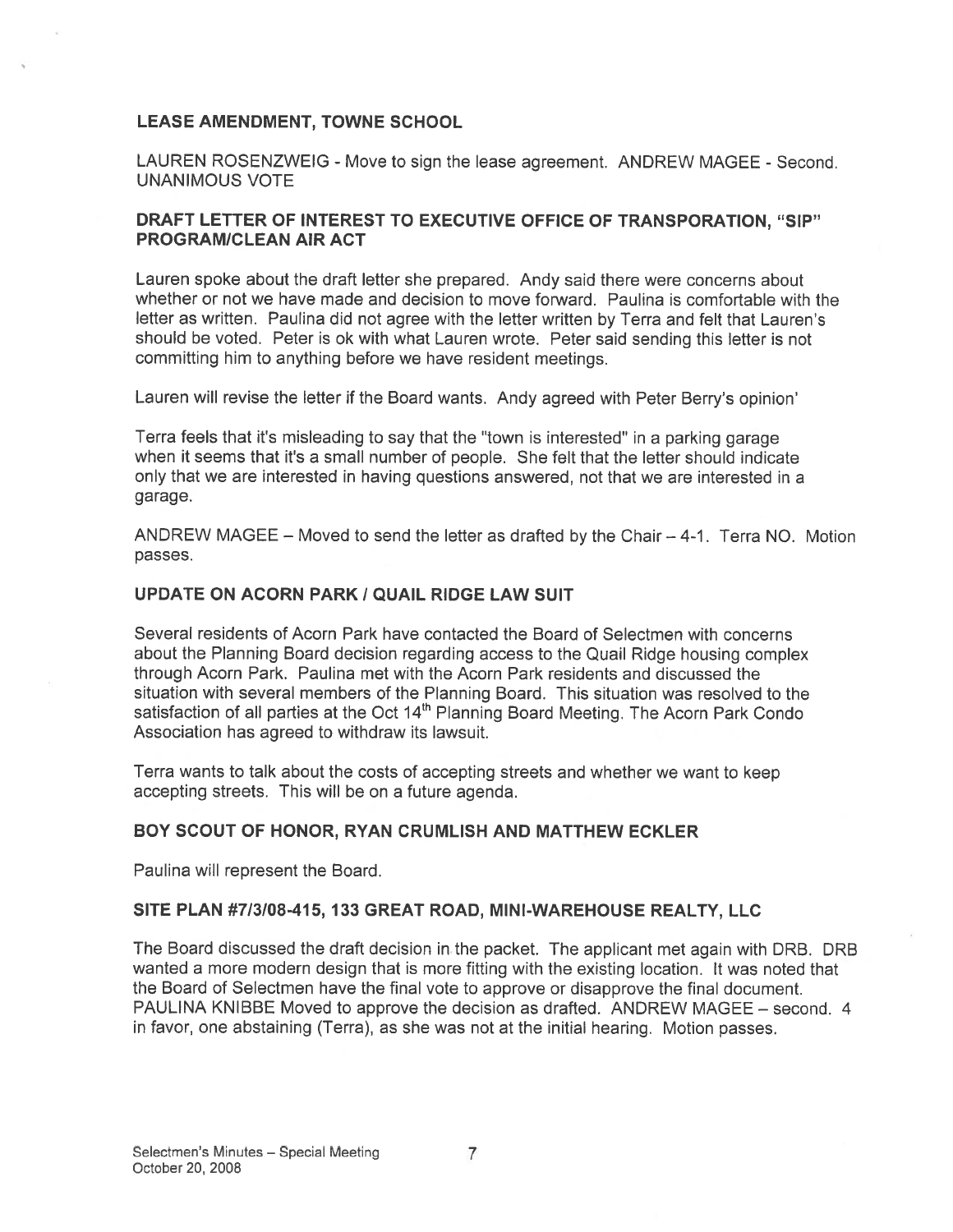#### OTHER BUSINESS

Lauren spoke about Mr. Paige's comments about Danvers and that they have not had overrides. Lauren noted that they have in fact asked for Capital and did not receive it. Lauren said that the two towns are not really comparative. They spoke to the Town Manager and they do <sup>a</sup> lot of stabilization accounts and take monies into an account and pay it forward for Capital expenses. Lauren will let Mr. Paige know of this by letter.

Paulina described the current status of the Senior Center Expansion Committee. The committee is working on three options: expand at the current site, move into <sup>a</sup> commercial space and build <sup>a</sup> new center on town owned land. The committee plans to develop the value proposition (cost / benefit) for all of these options. The three options will be presented at public meetings in late January / early February. After public input has been received, the committee will make its recommendation to the Board of Selectmen about which (if any) should be include in the FY10 budget

Paulina updated the sidewalk progress that is happening, including the design stage on Central Street. They are planning to complete it if the weather holds out.

Andy noted Piper Lane Purchase and they need to ge<sup>t</sup> house appraised.

Sewer Committee — Andy will have more materials for the packet for board review and will advertise the need for volunteers in the Beacon.

Acton Green Team, Now Green Acton. Terra was very pleased with the number of people interested.

Terra noted the proposed Cemetery notice of no dogs in the cemetery. They will discuss at an upcoming meeting.

Cemetery Commissioners wish to have garage building built to protect equipment. Terra is concerned about the cost and about how projects seem bigger than it need be.

Design Review Board is in <sup>a</sup> very active mode. Working out how they work with staff and applicants.

Community Planning will be interviewing applications and they are not doing the consultant recruitment because of the Freeze.

Peter spoke about CPA and upcoming applications. Peter suggested they talk to Roland and read the materials.

Lauren reported on the Alexan project which has been approved by Acton's Board of Appeals and noted it was negotiated well.

Lauren reported on the MAGIC Meeting she attended that asked us to know what kind of group homes we have to make sure they are counted as residents.

Lauren thanked Tom Michieman for his work on Bruce Freeman Rail Trail.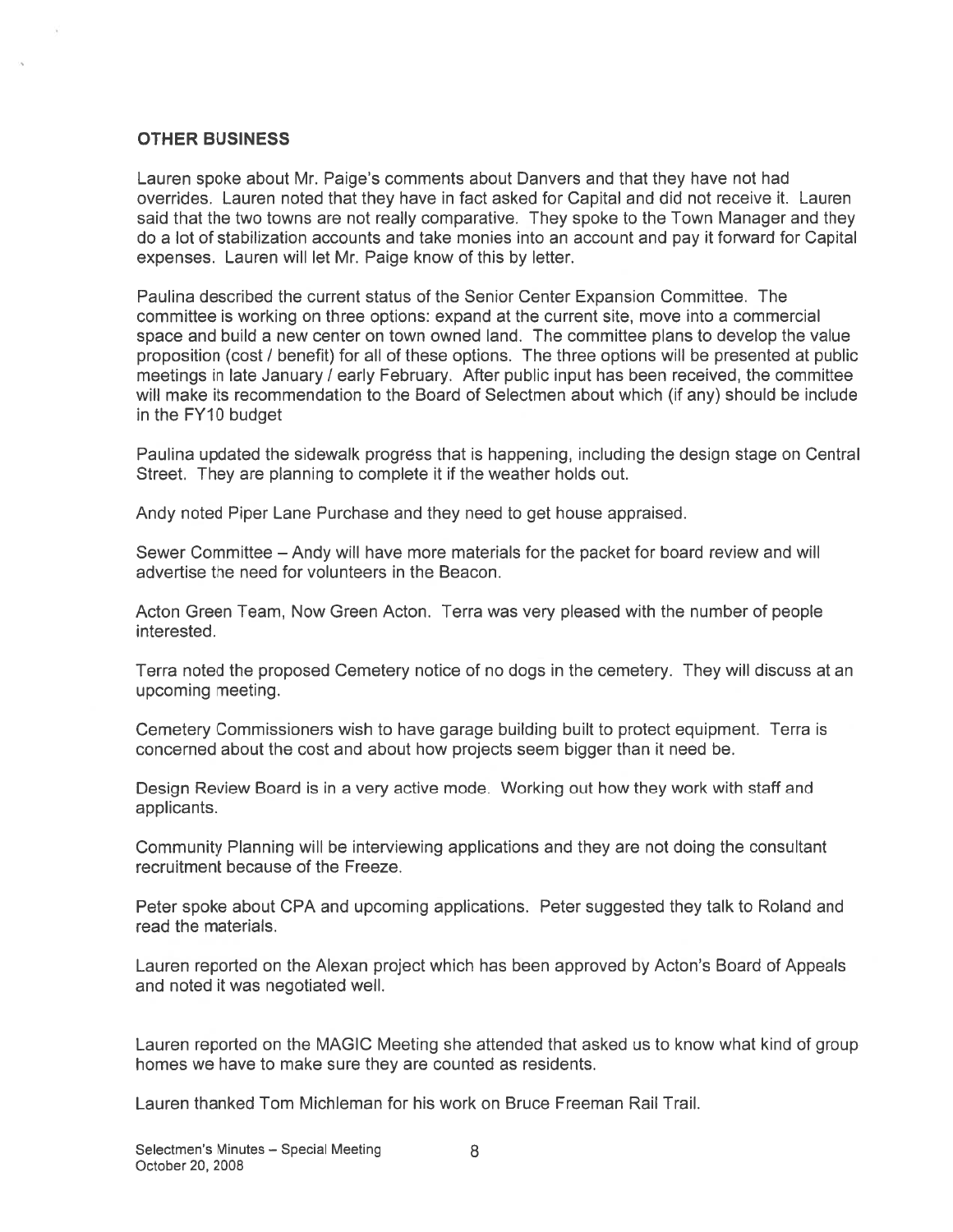Lauren reported on the properties on School Street owned by the State and thanked all those who helped ge<sup>t</sup> this property into protection. on the properties on School Street owned by the State and this property into protection.<br>
E – Moved to approve. ANDREW MAGEE – second. UNAI<br>
SSION<br>
ANDREW MAGEE – second. UNAI

#### **CONSENT**

PAULINA KNIBBE — Moved to approve. ANDREW MAGEE — second. UNANIMOUS VOTE.

#### EXECUTIVE SESSION None Needed

rie Joyce, Recording Secty<br>Andrew D. Magee, Clerk<br>Andrew D. Magee, Clerk

Date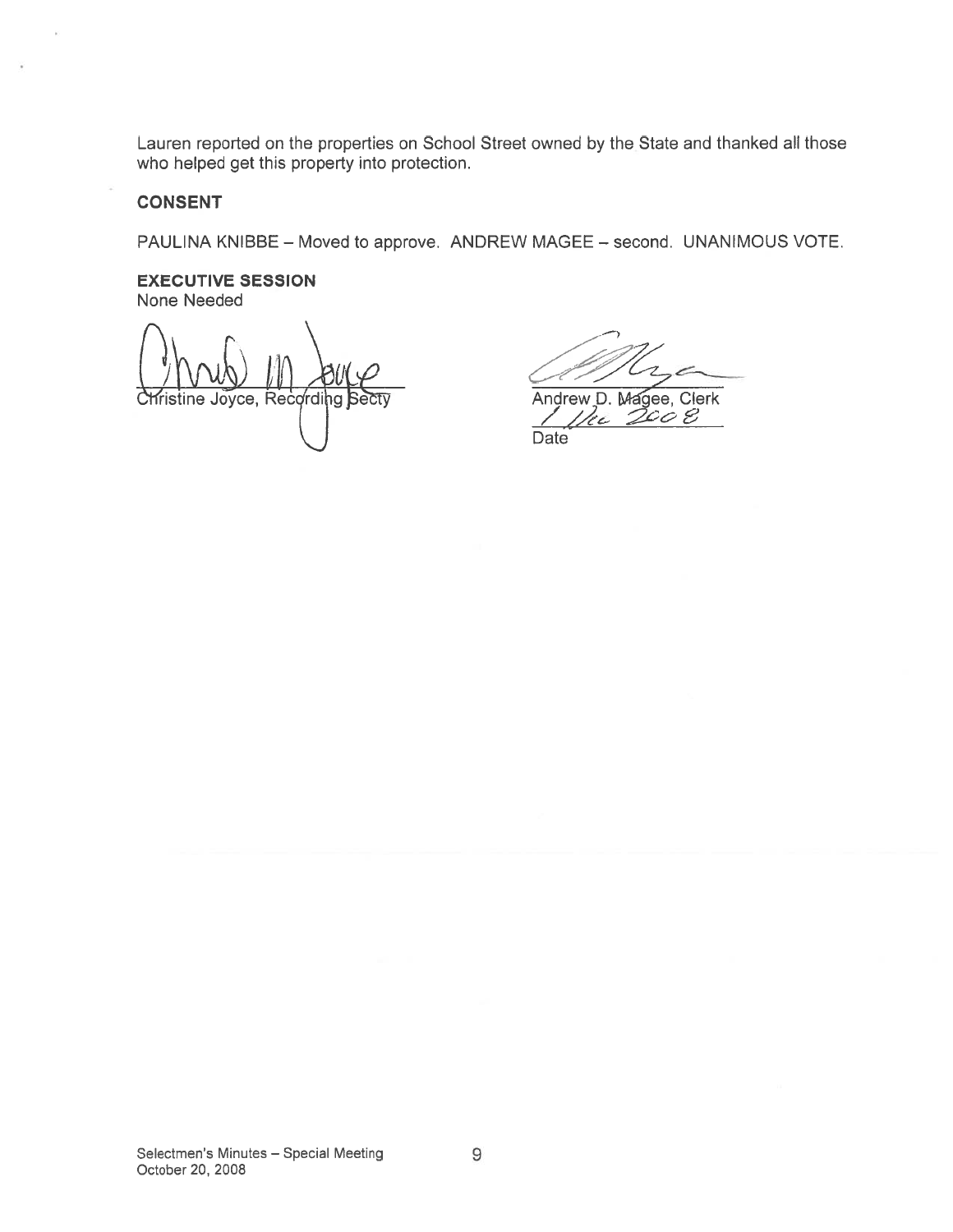# BOARD OF SELECTMEN & SEWER COMMISSIONERS'

MEETING A GENDA

FAULKNER HEARING ROOM October 20, 2Q08 7:00 PM

I. CITIZENS' CONCERNS

# II. PUBLIC HEARINGS AND APPOINTMENTS

- 1. 7:05 OPERATIONAL MINUTE The Town Manager will provide <sup>a</sup> brief repor<sup>t</sup> on topics of interest
- 2. 7:00 GROUND RULES FOR SELECTMEN Enclosed please find materials in the subject regard, for Board consideration
- 3. 7:25 NATIONAL GRID GAS LINE PROJECT, 4 HIGH STREET, FAULKNER MILL ISSUE: National Grid is seeking permission to install <sup>a</sup> gas line to serve 4 High Street, Faulkner Mill project
- 4. 7:30 RECREATION COMMISSION OVERSIGHT MEETING ISSUE: Annual Oversight Meeting
- 5. 7:45 ALEXAN 40B CONCORD ISSUE: Proposed placement of signs in the Public Way, Sudbury Road
- 6. 8:05 CONSERVATION COMMISSION OVERSIGHT MEETING ISSUE: Annual Oversight Meeting
- 7. 8:20 ACTON MEMORIAL LIBRARY TRUSTEES ISSUE: The Trustee's will be in to discuss the Memorial Library
- 8. 8:30 PROGRESS UPDATE ON STUDY OF MUNICIPAL/SCHOOL REVENUE SPLIT (PETER ASHTON) Enclosed please find materials in the subject regard, for Board consideration

# III. SELECTMEN'S BUSINESS

- 9. SUBURBAN COALITION MEMBERSHIP Enclosed please find materials in the subject regard, for Board consideration
- 10. OPEN MEETING POLICY WITH REGARD TO BOARD MEMBERS ATTENDING OTHER MEETINGS

Enclosed please find the revised draft suggested by Town Counsel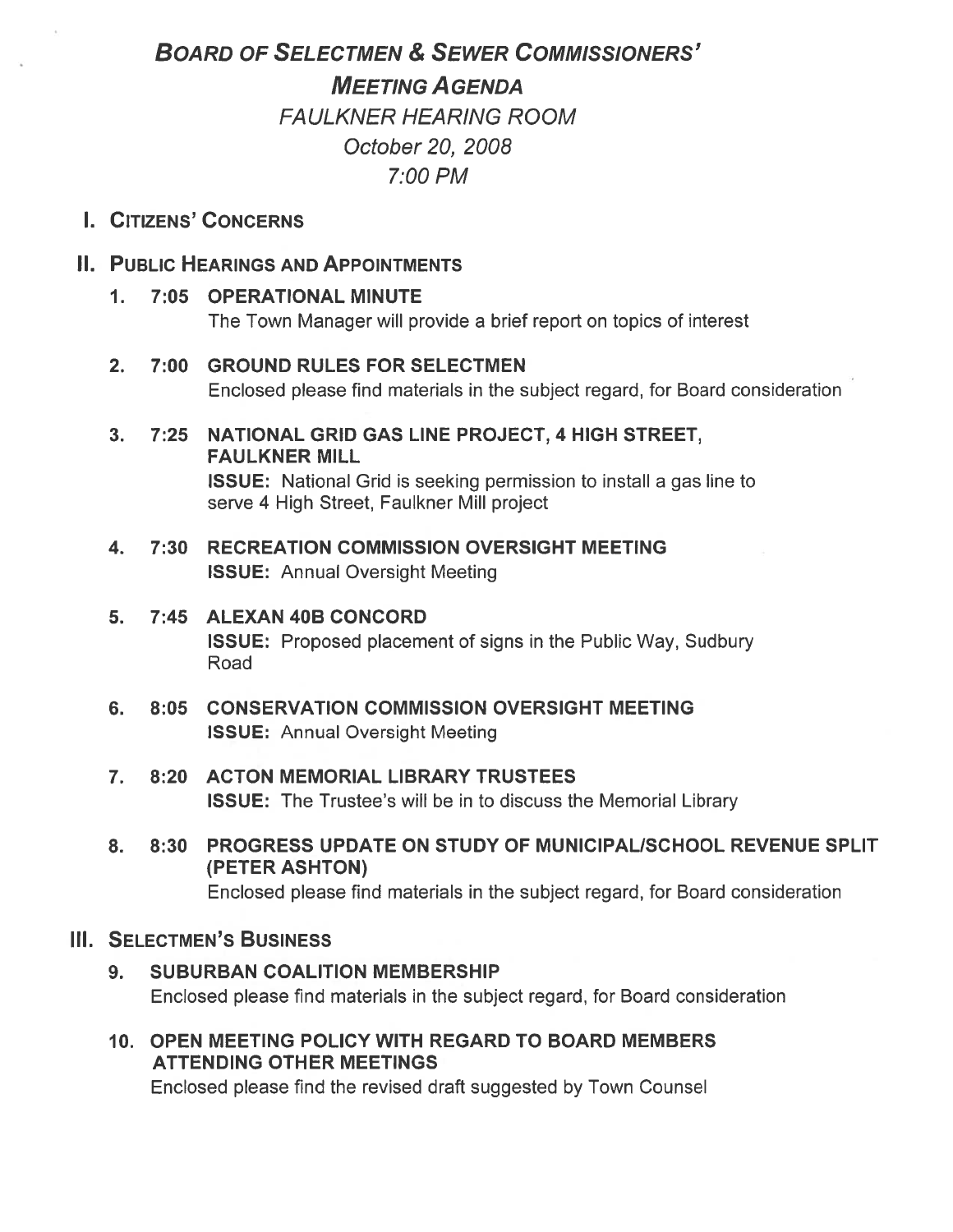- 11. LEASE AMENDMENT, TOWNE SCHOOL Enclosed please find materials in the subject regard, for Board consideration
- 12. DISCUSSION OF APPOINTING A SEWER COMMITTEE No materials enclosed
- 13. DRAFT LETTER OF INTEREST TO THE EXECUTIVE OFFICE OF TRANSPORTATION, "SIP" PROGRAMICLEAN AIR ACT

Enclosed please find materials in the subject regard, for Board consideration

- 14. UPDATE ON ACORN PARK / QUAIL RIDGE LAWSUIT Enclosed please find materials in the subject regard, for Board consideration
- 15. BOY SCOUT COURT OF HONOR, RYAN CRUMLISH AND MATTHEW ECKLER, NOVEMBER 22ND

A Selectmen representative needs to be assigned

16. SITE PLAN SITE PLAN SPECIAL PERMIT DECISION #07/03/08-415, 133 GREAT ROAD, MINI-WAREHOUSE REALTY, LLC Enclosed please find materials in the subject regard, for Board consideration

# 17. OTHER BUSINESS

### IV. CONSENT AGENDA

### 18. ACCEPT GIFT, MUNICIPAL PROPERTIES

Enclosed please find <sup>a</sup> gift of \$750.00 from the Acton Garden Club of an irrigation system at Meeting House Hill

19. CONFIDENTIAL REQUEST FOR FUNDS FROM THE VARNUM TUTTLE **FUND** 

Enclosed please find <sup>a</sup> confidential reques<sup>t</sup> for assistance, for Board consideration

# 20. MAPC & MAGIC REPRESENTATIVE APPOINTMENTS

Enclosed please find <sup>a</sup> reques<sup>t</sup> to appoint Ray Yacouby as Alternate to MAGIC and Bruce Reichien as Alternate to MAPC, for Board consideration

- 21. ONE DAY LIQUOR LICENSE, ACTON BOXBOROUGH UNITED WAY Enclosed please find materials in the subject regard, for Board consideration
- 22. DISPOSAL OF OBSOLETE MATERIALS, ACTON MEMORIAL LIBRARY Enclosed please find materials in the subject regard, for Board consideration

# V. EXECUTIVE SESSION

There will be <sup>a</sup> need for Executive Session.

# ADDITIONAL INFORMATION